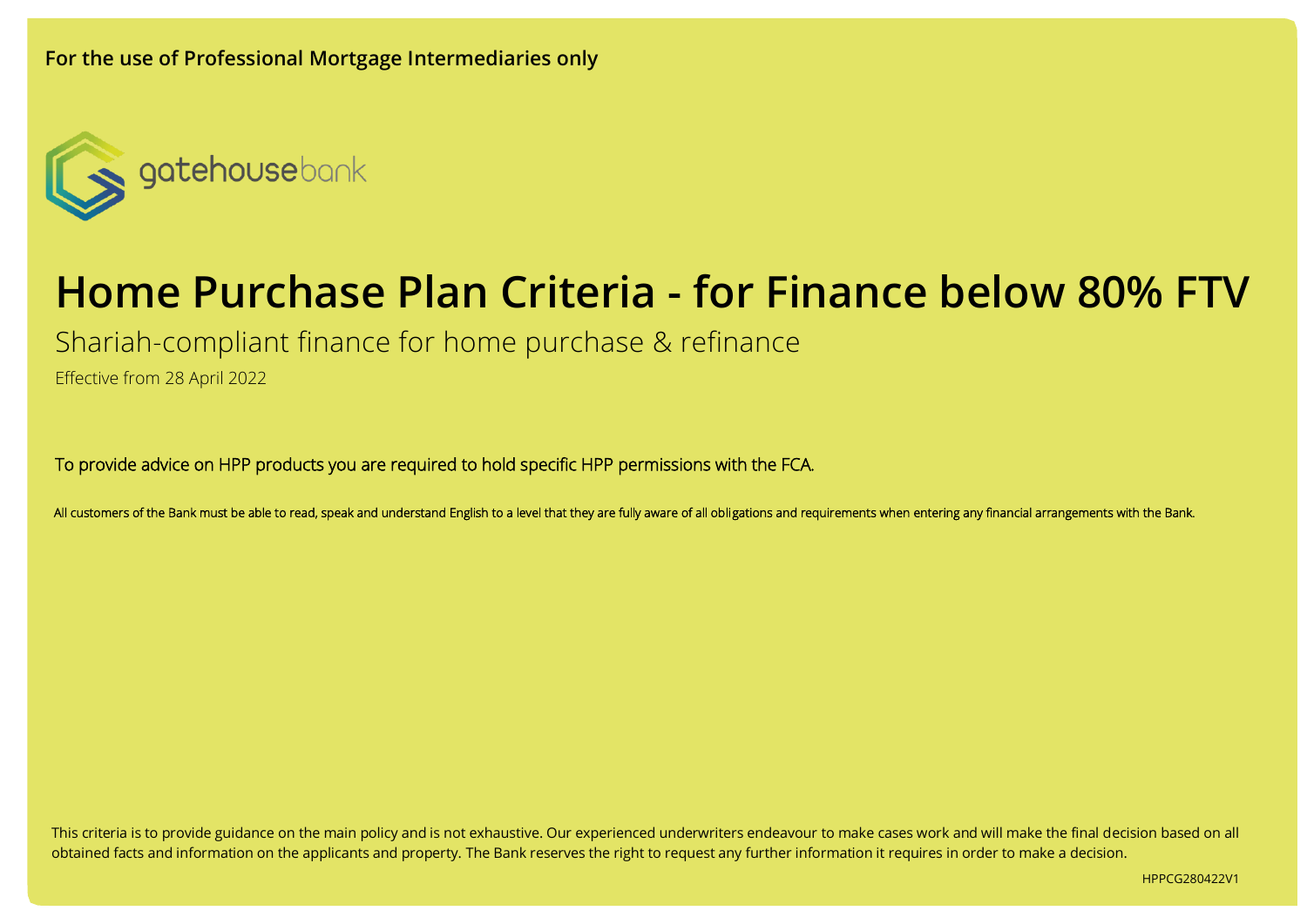

## **Why choose Gatehouse Bank?**

- Dedicated, professional and experienced Business Development Managers
- Every application is individually reviewed
- No early payment charges are payable
- Fast decision in principle
- A range of Green and ethical financing options, for UK residential property
- A Shariah-compliant alternative to traditional mortgages, where rent is charged rather than interest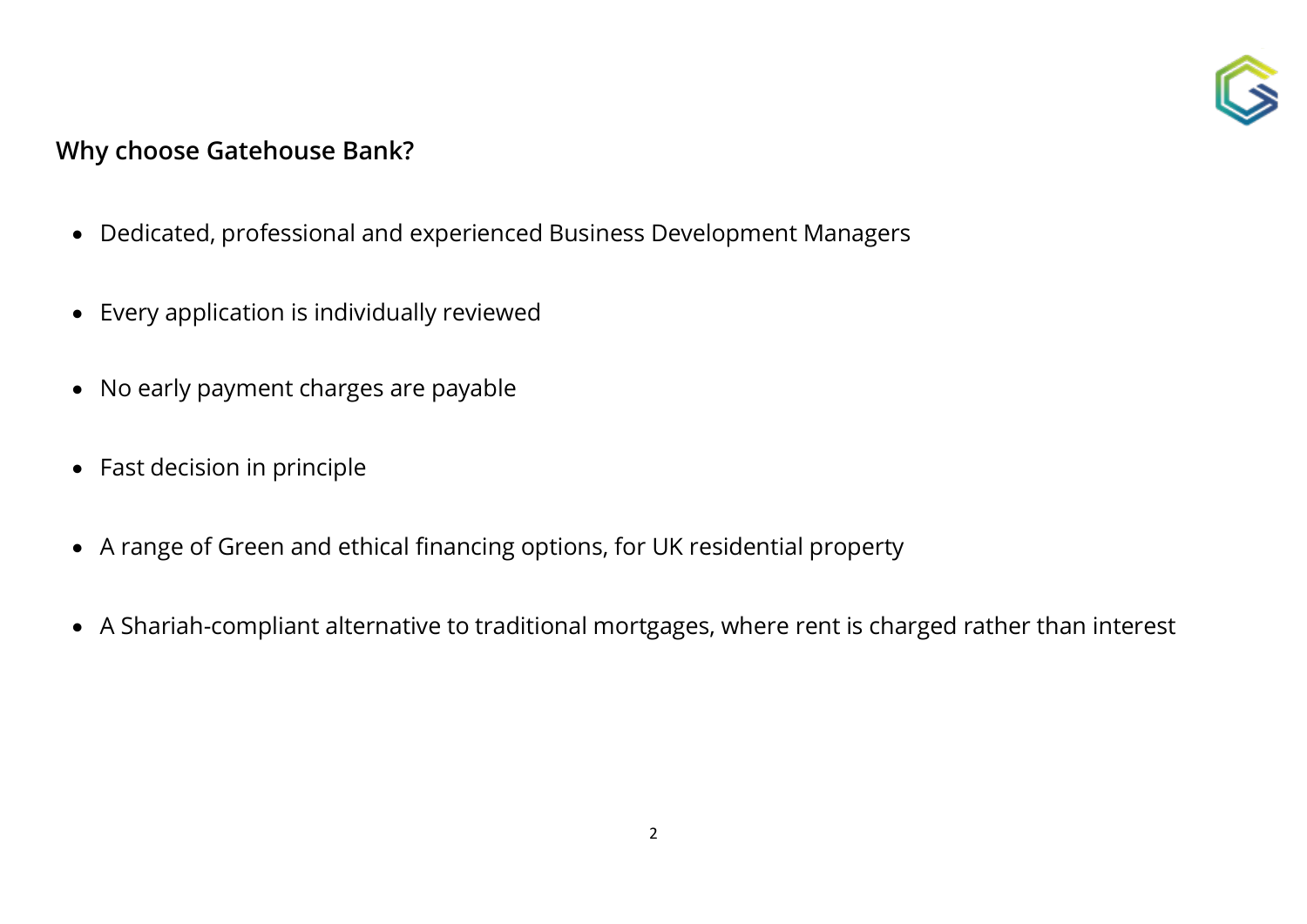

### **Residential Home Finance**

**A SHARIAH-COMPLIANT ALTERNATIVE TO TRADITIONAL MORTGAGES**

**ETHICAL HOME FINANCE AVALIABLE FOR UK RESIDENTS, UK EXPATS & INTERNATIONAL RESIDENTS**

# **PAY RENT NOT INTEREST**

**NO EARLY PAYMENT CHARGES**

**Green Finance option for UK residents up to £500K**

**MIN/MAX FINANCE SIZE £75K – £5M**

**UP TO 80% FTV FOR PURCHASE AND REFINANCE**

**SPECIAL DISCOUNTED RENTAL RATES FOR FINANCE OF £500,000 & OVER**

**EMPLOYED, SELF-EMPLOYED AND CONTRACTORS**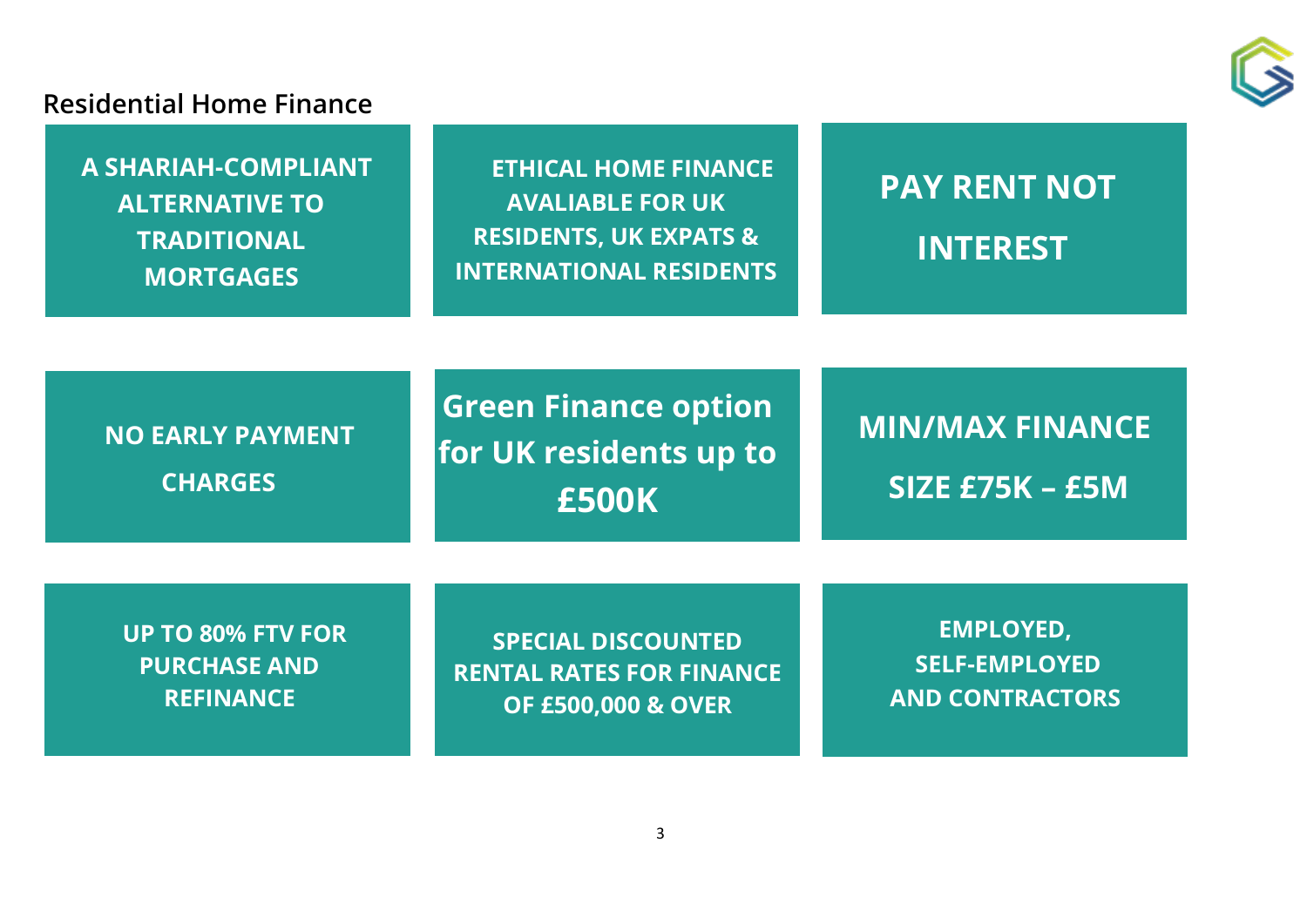

## **HPP Product Criteria**

|                                | <b>HPP Home Finance - UK Residents</b>                                                                                                                                                                                                                                                                                                                                            | HPP Home Finance - UK Expats/ International Residents                                                                                                                                                                                                                                                               |
|--------------------------------|-----------------------------------------------------------------------------------------------------------------------------------------------------------------------------------------------------------------------------------------------------------------------------------------------------------------------------------------------------------------------------------|---------------------------------------------------------------------------------------------------------------------------------------------------------------------------------------------------------------------------------------------------------------------------------------------------------------------|
| <b>Financing</b>               |                                                                                                                                                                                                                                                                                                                                                                                   |                                                                                                                                                                                                                                                                                                                     |
| Purpose                        | . Purchase or Re-Finance of main residence for own occupation                                                                                                                                                                                                                                                                                                                     |                                                                                                                                                                                                                                                                                                                     |
|                                | . Purchase or Re-finance is allowed within 6 months of purchase but will be subject to enhanced underwriting checks                                                                                                                                                                                                                                                               |                                                                                                                                                                                                                                                                                                                     |
|                                | . Debt consolidation and capital raising re-finance for business, tax or gambling debt payments is not acceptable, but repayment of secured property finance is allowed                                                                                                                                                                                                           |                                                                                                                                                                                                                                                                                                                     |
|                                | Capital raising for property investment / development and to repay secured property finance is allowed                                                                                                                                                                                                                                                                            |                                                                                                                                                                                                                                                                                                                     |
| Max FTV                        | 80% up to £2m of finance (lower rental rates available for A or B EPC rated<br>properties below £500K finance. Other discounts are available on finance above                                                                                                                                                                                                                     | 80% up to £2m of finance for UK Expats & International residents (lower rental rates available<br>above £500K)                                                                                                                                                                                                      |
|                                | £500K)<br>75% £2m+ to £3m                                                                                                                                                                                                                                                                                                                                                         | 75% £2m+ to £3m UK Expats & International residents                                                                                                                                                                                                                                                                 |
|                                | 70% £3m+ to £5m                                                                                                                                                                                                                                                                                                                                                                   | 70% £3m+ to £5m UK Expats & International residents                                                                                                                                                                                                                                                                 |
| <b>Financing Basis</b>         | Finance amount offered will be based on the purchase price or valuation,<br>whichever is the lower                                                                                                                                                                                                                                                                                | Finance amount offered will be based on the purchase price or valuation, whichever is the lower                                                                                                                                                                                                                     |
| Payment options                | • Acquisition & Rent                                                                                                                                                                                                                                                                                                                                                              | • Acquisition & Rent                                                                                                                                                                                                                                                                                                |
| <b>Affordability Test</b>      | Gatehouse Bank uses an Affordability calculation to assess the maximum<br>supportable finance, given the income and expenditure information provided by<br>the applicant. Expenditure covers: basic essential expenditure, basic quality of<br>living expenditure and committed expenditure assessed over 3 months.                                                               | Gatehouse Bank uses an Affordability calculation to assess the maximum supportable finance,<br>given the income and expenditure information provided by the applicant. Expenditure covers:<br>basic essential expenditure, basic quality of living expenditure and committed expenditure<br>assessed over 3 months. |
| Min/Max Finance size           | £75,000 - £5m (Special discounted rental rates above £500K finance)                                                                                                                                                                                                                                                                                                               | £75,000 - £5m (Special discounted rental rates above £500K finance)                                                                                                                                                                                                                                                 |
| Min/Max Term                   | Min: 5 years                                                                                                                                                                                                                                                                                                                                                                      | Min: 5 years                                                                                                                                                                                                                                                                                                        |
|                                | Max: 35 years                                                                                                                                                                                                                                                                                                                                                                     | Max: 35 years                                                                                                                                                                                                                                                                                                       |
| <b>Additional Requirements</b> | All customers of the Bank must be able to read, speak and understand English to a level that they are fully aware of all obligations and requirements when entering any financial<br>arrangements with the Bank.                                                                                                                                                                  |                                                                                                                                                                                                                                                                                                                     |
|                                | Applicant must have a UK current account for the duration of the financing to enable direct debit payment.<br>Bare Trust structures, Joint borrower sole proprietor or similar arrangements are not acceptable.<br>Green Products (UK Residents only) - To be eligible for the Green Rental Rate and Carbon Neutral incentives, all properties must have an EPC rating of A or B. |                                                                                                                                                                                                                                                                                                                     |
|                                |                                                                                                                                                                                                                                                                                                                                                                                   |                                                                                                                                                                                                                                                                                                                     |
|                                |                                                                                                                                                                                                                                                                                                                                                                                   |                                                                                                                                                                                                                                                                                                                     |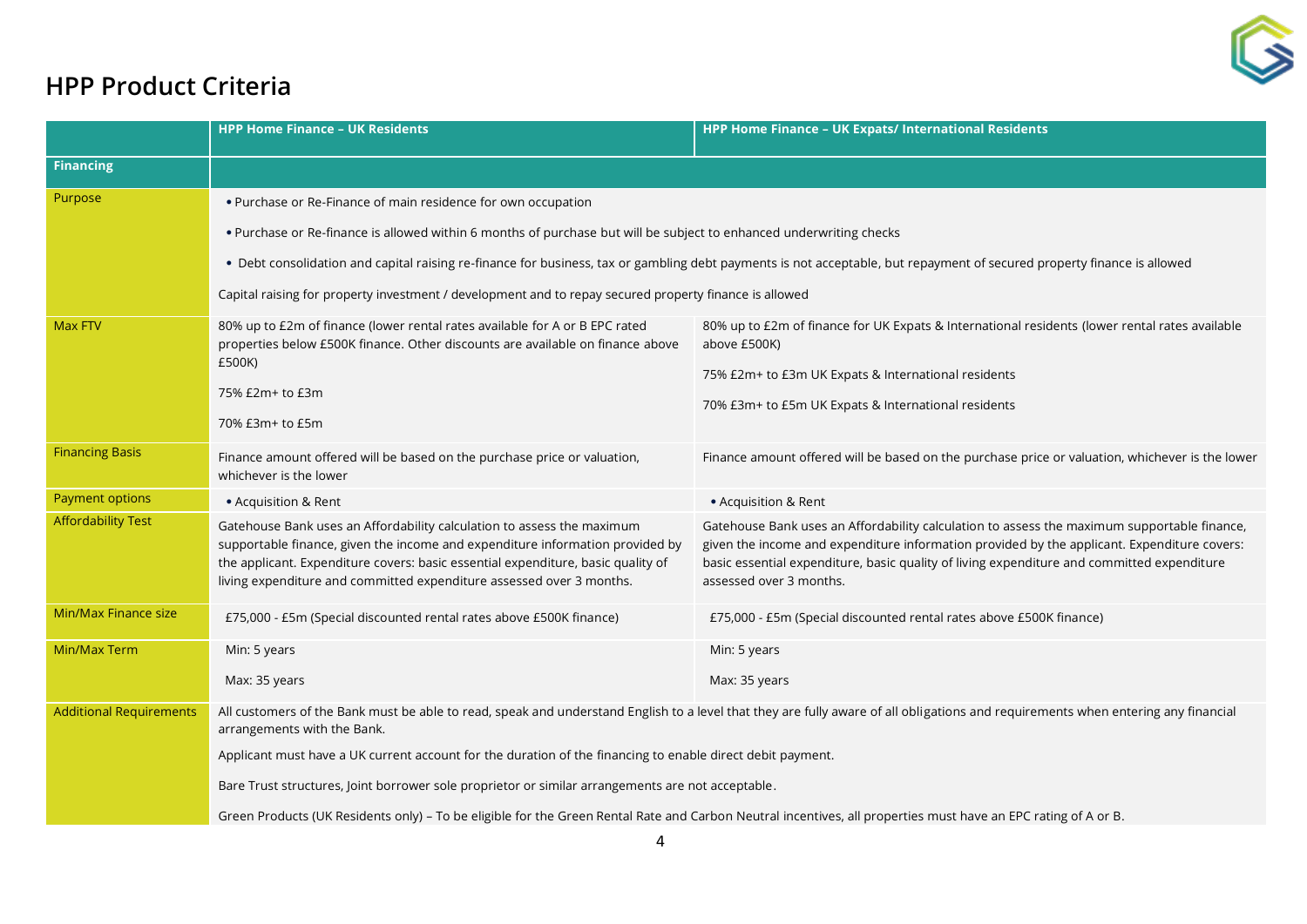

|                                                                                      | <b>HPP Home Finance - UK Residents</b>                                                                                                                                                                                                                                                                                                                                                                                                                                                                                                                                                                                                                                                                                                                                                                                                 | HPP Home Finance - UK Expats/ International Residents                                                                                                                                                                                                                                                                                                                                                                                                                                                                                                                                                          |
|--------------------------------------------------------------------------------------|----------------------------------------------------------------------------------------------------------------------------------------------------------------------------------------------------------------------------------------------------------------------------------------------------------------------------------------------------------------------------------------------------------------------------------------------------------------------------------------------------------------------------------------------------------------------------------------------------------------------------------------------------------------------------------------------------------------------------------------------------------------------------------------------------------------------------------------|----------------------------------------------------------------------------------------------------------------------------------------------------------------------------------------------------------------------------------------------------------------------------------------------------------------------------------------------------------------------------------------------------------------------------------------------------------------------------------------------------------------------------------------------------------------------------------------------------------------|
| <b>Applicant</b>                                                                     |                                                                                                                                                                                                                                                                                                                                                                                                                                                                                                                                                                                                                                                                                                                                                                                                                                        |                                                                                                                                                                                                                                                                                                                                                                                                                                                                                                                                                                                                                |
| <b>Maximum Applicants</b>                                                            | 4 applicants (income considered from the two highest earning applicants only)                                                                                                                                                                                                                                                                                                                                                                                                                                                                                                                                                                                                                                                                                                                                                          | 4 applicants (income considered from the two highest earning applicants only)                                                                                                                                                                                                                                                                                                                                                                                                                                                                                                                                  |
| Minimum Income                                                                       | Minimum income of main applicant £15,000 p.a. gross                                                                                                                                                                                                                                                                                                                                                                                                                                                                                                                                                                                                                                                                                                                                                                                    | Minimum income of main applicant £25,000 p.a. gross                                                                                                                                                                                                                                                                                                                                                                                                                                                                                                                                                            |
| Minimum Age                                                                          | 18 years                                                                                                                                                                                                                                                                                                                                                                                                                                                                                                                                                                                                                                                                                                                                                                                                                               | 21 years                                                                                                                                                                                                                                                                                                                                                                                                                                                                                                                                                                                                       |
| Maximum Age                                                                          | 75 years at end of finance term or intended retirement age if earlier                                                                                                                                                                                                                                                                                                                                                                                                                                                                                                                                                                                                                                                                                                                                                                  | 75 years at the end of finance term or intended retirement age if earlier                                                                                                                                                                                                                                                                                                                                                                                                                                                                                                                                      |
| <b>Applicants Status</b>                                                             | Applications are expected to be in joint names where an applicant is in a legally<br>sanctioned relationship (i.e. married or in a civil union). Joint owners of a<br>property must both be applicants on the finance application. However, refinance<br>applications may be considered on single application basis, if already owned in<br>sole name.<br>Bare Trust structures, Joint borrower sole proprietor or similar arrangements are                                                                                                                                                                                                                                                                                                                                                                                            | Applications are expected to be in joint names where an applicant is in a legally sanctioned<br>relationship (i.e. married or in a civil union). Joint owners of a property must both be applicants<br>on the finance application. However, refinance applications may be considered on single<br>application basis, if already owned in sole name.<br>Bare Trust structures, Joint borrower sole proprietor or similar arrangements are not                                                                                                                                                                   |
|                                                                                      | not acceptable.                                                                                                                                                                                                                                                                                                                                                                                                                                                                                                                                                                                                                                                                                                                                                                                                                        | acceptable.                                                                                                                                                                                                                                                                                                                                                                                                                                                                                                                                                                                                    |
| <b>Employment</b>                                                                    |                                                                                                                                                                                                                                                                                                                                                                                                                                                                                                                                                                                                                                                                                                                                                                                                                                        |                                                                                                                                                                                                                                                                                                                                                                                                                                                                                                                                                                                                                |
| <b>Employed Income</b><br><b>Verification (Including</b><br>Directors with less than | UK Nationals, EU Nationals & Foreign Nationals permanently residing in the<br>UK:                                                                                                                                                                                                                                                                                                                                                                                                                                                                                                                                                                                                                                                                                                                                                      | • 12 months continuous employment<br>• Last 6 months employment in same country as residence                                                                                                                                                                                                                                                                                                                                                                                                                                                                                                                   |
| 25% shareholding)                                                                    | • 6 months continuous employment in the UK<br>. Permanent employment over 3 months with the same employer in the UK<br>• Must not be under notice of termination or redundancy<br>.100% of - main salary, car allowance, London/City allowance, overtime,<br>and commission (subject to terms), guaranteed bonus, second job - must<br>be evidenced for the past 12 months, NET rental income (SA302), housing<br>allowance, State or occupational pension income subject to any age<br>restrictions outlined elsewhere.<br>• 50% of Child Benefit, Working & Child Tax Credits)/maintenance - UK only<br>(confirmed by court order or CSA or 12 months' bank statements) / travel<br>allowance and any regular bonus (evidenced over the past 2-years).<br>• Additional income such as Bursary (UK only & evidenced by Award letter), | . Permanent employment over 3 months with the same employer in the same country of<br>residence<br>• Must not be under notice of termination or redundancy<br>. 100% of - main salary, car allowance, London/City allowance, overtime, and commission<br>(subject to terms), guaranteed bonus, second job - must be evidenced for the past 12<br>months, NET rental income (SA302), housing allowance, State or occupational pension<br>income subject to any age restrictions outlined elsewhere.<br>. 50% Maintenance (confirmed by court order or CSA or 12 months' bank statements) /<br>travel allowance. |
|                                                                                      | Dividend income from share portfolio evidenced by SA302.<br>. Other incomes and allowances may be considered (please refer).                                                                                                                                                                                                                                                                                                                                                                                                                                                                                                                                                                                                                                                                                                           |                                                                                                                                                                                                                                                                                                                                                                                                                                                                                                                                                                                                                |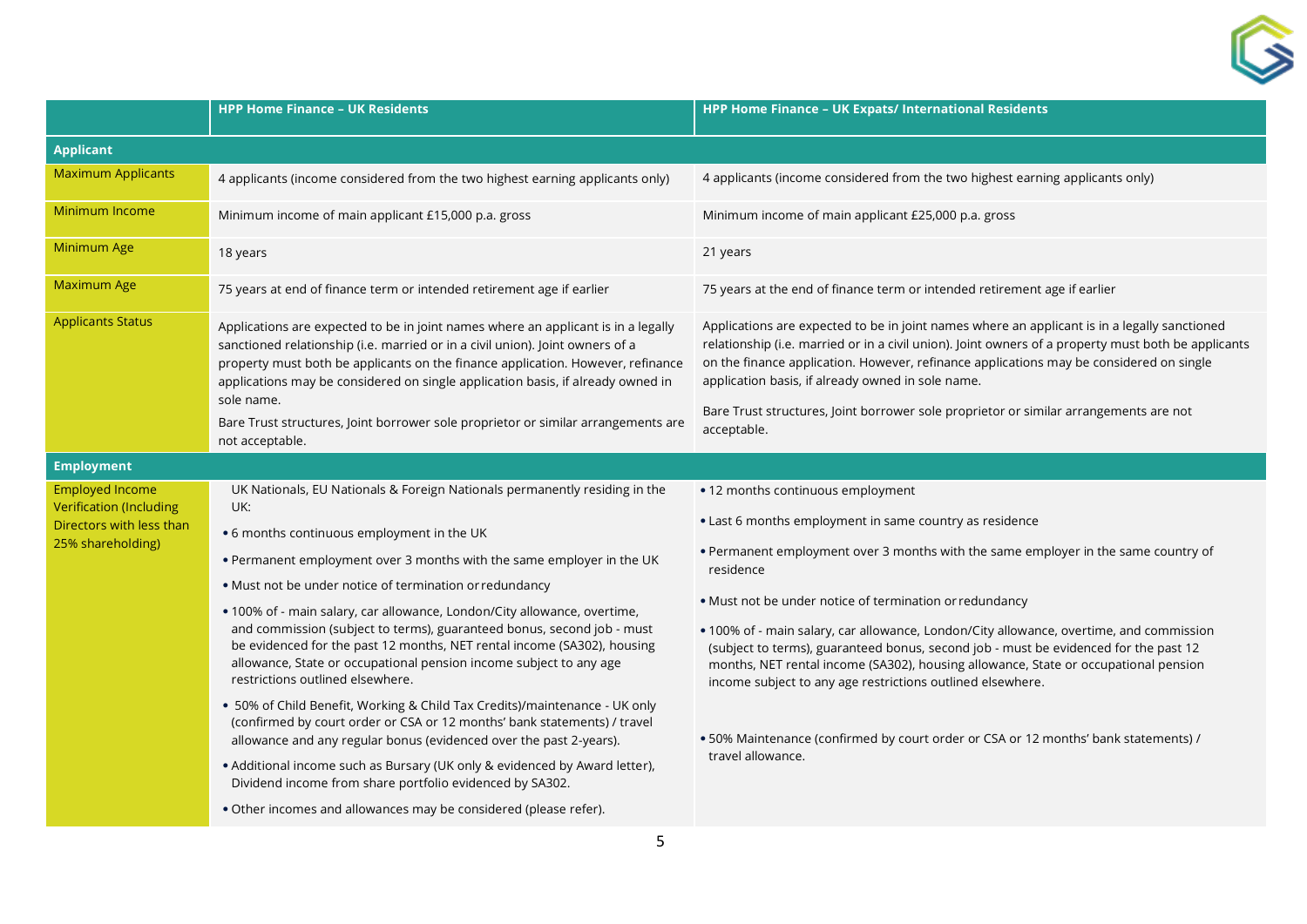

|                       | • Applicants in probationary periods can be considered subject to conditions,<br>dependent on career history (please refer). Applicants should have been in<br>continuous employment over the 12 months prior to the application, all of<br>which must have been in the UK<br>Evidence<br>. The latest P60 or March year end payslip (to evidence total earnings for<br>previous year) and payslips covering the last month (subject to YTD<br>figure evidencing last 3 months)<br>. In the event that the latest payslip doesn't provide evidence of the past 3<br>months income, then additional payslips/evidence of income will be<br>required to support the application such as salary certificates<br>• A reference from current employer<br>• 3 months most recent personal bank statements showing salary credits<br>• Proof of Pension Income required<br>• Other requirements at the request of the underwriters<br>Handwritten documents will not be accepted | • Applicants in probationary periods can be considered subject to conditions, dependent on<br>career history. Applicants should have been in continuous employment over the 12 months<br>prior to the application<br>. Other incomes and allowances may be considered (please refer).<br>Evidence<br>. The latest P60 or March year end payslip equivalent (to evidence total earnings for previous year)<br>and payslips covering the last month (subject to YTD figure evidencing last 3 months)<br>. 3 months most recent personal bank statements showing salary credits (applicant must have<br>lived in the UK within the last 5-years and have an active credit history, otherwise 4 months<br>most recent personal bank statements required)<br>In the event that the latest payslips do not provide evidence of the past 3 months income, then<br>additional payslips/evidence of income will be required to support the application, such as;<br>· Salary certificates<br>• A reference from current employer<br>• 12 months most recent personal bank statements<br>. If the client has UK bank account, 3 months most recent personal bank statements in addition<br>to the above<br>• Proof of Pension Income required<br>• Other requirements at the request of the underwriters<br>Handwritten documents will not be accepted<br>• Income not in £ sterling converted at spot rate on date of application |
|-----------------------|---------------------------------------------------------------------------------------------------------------------------------------------------------------------------------------------------------------------------------------------------------------------------------------------------------------------------------------------------------------------------------------------------------------------------------------------------------------------------------------------------------------------------------------------------------------------------------------------------------------------------------------------------------------------------------------------------------------------------------------------------------------------------------------------------------------------------------------------------------------------------------------------------------------------------------------------------------------------------|--------------------------------------------------------------------------------------------------------------------------------------------------------------------------------------------------------------------------------------------------------------------------------------------------------------------------------------------------------------------------------------------------------------------------------------------------------------------------------------------------------------------------------------------------------------------------------------------------------------------------------------------------------------------------------------------------------------------------------------------------------------------------------------------------------------------------------------------------------------------------------------------------------------------------------------------------------------------------------------------------------------------------------------------------------------------------------------------------------------------------------------------------------------------------------------------------------------------------------------------------------------------------------------------------------------------------------------------------------------------------------------------------------------------------|
| <b>Parental Leave</b> | . Return to work income from Parental Leave can be used for affordability<br>purposes<br><b>Evidence</b><br>• Letter from employer to confirm return date and income                                                                                                                                                                                                                                                                                                                                                                                                                                                                                                                                                                                                                                                                                                                                                                                                      | . Return to work income from Parental Leave can be used for affordability purposes<br>Evidence<br>• Letter from employer to confirm return date and income<br>. Most recent Bank statement showing salary credit or statutory maternity pay                                                                                                                                                                                                                                                                                                                                                                                                                                                                                                                                                                                                                                                                                                                                                                                                                                                                                                                                                                                                                                                                                                                                                                              |

**HPP Home Finance – UK Residents HPP Home Finance – UK Expats/ International Residents**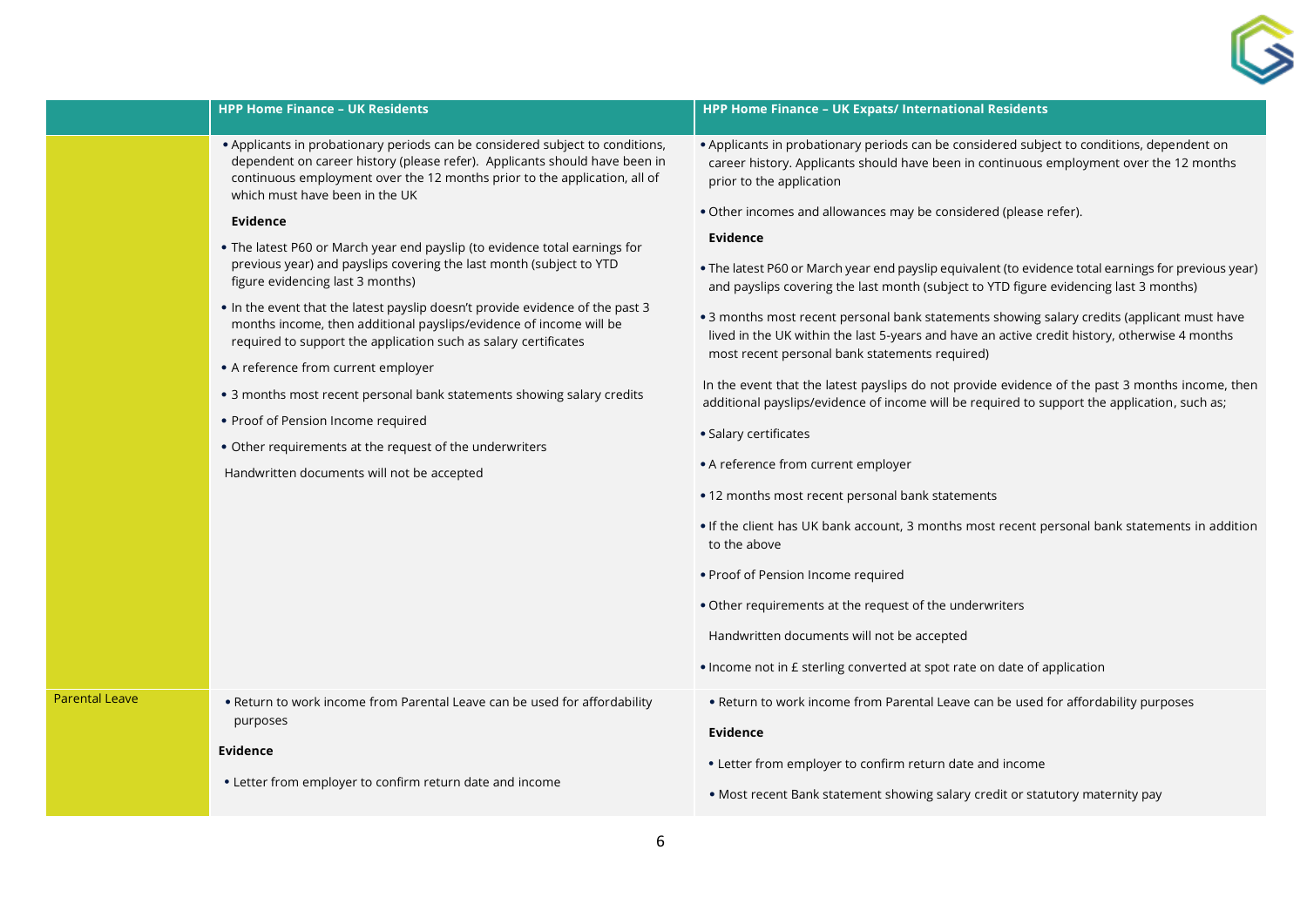

|                                      | <b>HPP Home Finance - UK Residents</b>                                                                                                                                                                                                                                                                                                                                                                                                                                                                                                                                                                                                                                                                                                                                                                                                                                                                                                             | HPP Home Finance - UK Expats/ International Residents                                                                                                                                                                                                                                                                                                                                                                                                                                                                                                                                                                                                                           |
|--------------------------------------|----------------------------------------------------------------------------------------------------------------------------------------------------------------------------------------------------------------------------------------------------------------------------------------------------------------------------------------------------------------------------------------------------------------------------------------------------------------------------------------------------------------------------------------------------------------------------------------------------------------------------------------------------------------------------------------------------------------------------------------------------------------------------------------------------------------------------------------------------------------------------------------------------------------------------------------------------|---------------------------------------------------------------------------------------------------------------------------------------------------------------------------------------------------------------------------------------------------------------------------------------------------------------------------------------------------------------------------------------------------------------------------------------------------------------------------------------------------------------------------------------------------------------------------------------------------------------------------------------------------------------------------------|
|                                      | . Most recent Bank statement showing salary credit or statutory maternity pay<br>• Savings to demonstrate ability to cover HPP & living expenses during parental<br>leave period                                                                                                                                                                                                                                                                                                                                                                                                                                                                                                                                                                                                                                                                                                                                                                   | . Savings to demonstrate ability to cover HPP & living expenses during parental leave period                                                                                                                                                                                                                                                                                                                                                                                                                                                                                                                                                                                    |
| Contractor                           | • Current contract must have been running for at least 6 months and applicant<br>has proof of contracting for a minimum of 12 months<br>. Minimum 12 months employment prior in the same line of work if the<br>contract has more than 6 months to run<br>. Minimum 2 years employment prior in the same line of work if the contract<br>has less than 6 months to run<br>• Applicants being paid via an umbrella company paying their tax and NI are<br>acceptable<br>Evidence<br>• Signed copy of existing contract<br>• Evidence of same line of work previous to contract such as bank statements /<br>pay slips / contracts<br>• Most recent Bank statement showing salary credit<br>. Fixed term contractors and temporary workers will be considered where the<br>applicant has been employed for a minimum of 12 months in the same line of<br>work and the contract has a minimum of 6 months to run. Proof of income<br>will be required | • Current contract must have been running for at least 6 months and applicant has proof of<br>contracting for minimum of 2 years<br>. Minimum 12 months employment prior in the same line of work if the contract has more<br>than 6 months to run<br>. Minimum 2 years employment prior in the same line of work if the contract has less than 6<br>months to run<br>• Applicants being paid via an umbrella company paying their tax and NI are acceptable<br>Evidence<br>• Signed copy of existing contract<br>• Evidence of same line of work previous to contract such as bank statements / pay slips /<br>contracts<br>• Most recent Bank statement showing salary credit |
| <b>Employment not</b><br>considered  | Seasonally based, piece work and zero hours contracts will not be considered by<br>the bank                                                                                                                                                                                                                                                                                                                                                                                                                                                                                                                                                                                                                                                                                                                                                                                                                                                        | Seasonally based, piece work and zero hours contracts will not be considered by the bank                                                                                                                                                                                                                                                                                                                                                                                                                                                                                                                                                                                        |
| Self Employed Income<br>Verification | An applicant will be classed as self-employed if they fall into one of the<br>following categories:<br>. Sole Trader, Partner in a firm, Member of a LLP, Any director with 25% or<br>more shareholding                                                                                                                                                                                                                                                                                                                                                                                                                                                                                                                                                                                                                                                                                                                                            | An applicant will be classed as self-employed if they fall in one of the following categories:<br>. Sole Trader, Partner in a firm, Member of a LLP, Any director with 25% or more shareholding<br>. Income will be calculated based on latest years' income (unless the latest years profit/income<br>is significantly different than the previous year, when more detail will be required by the<br>Underwriters)                                                                                                                                                                                                                                                             |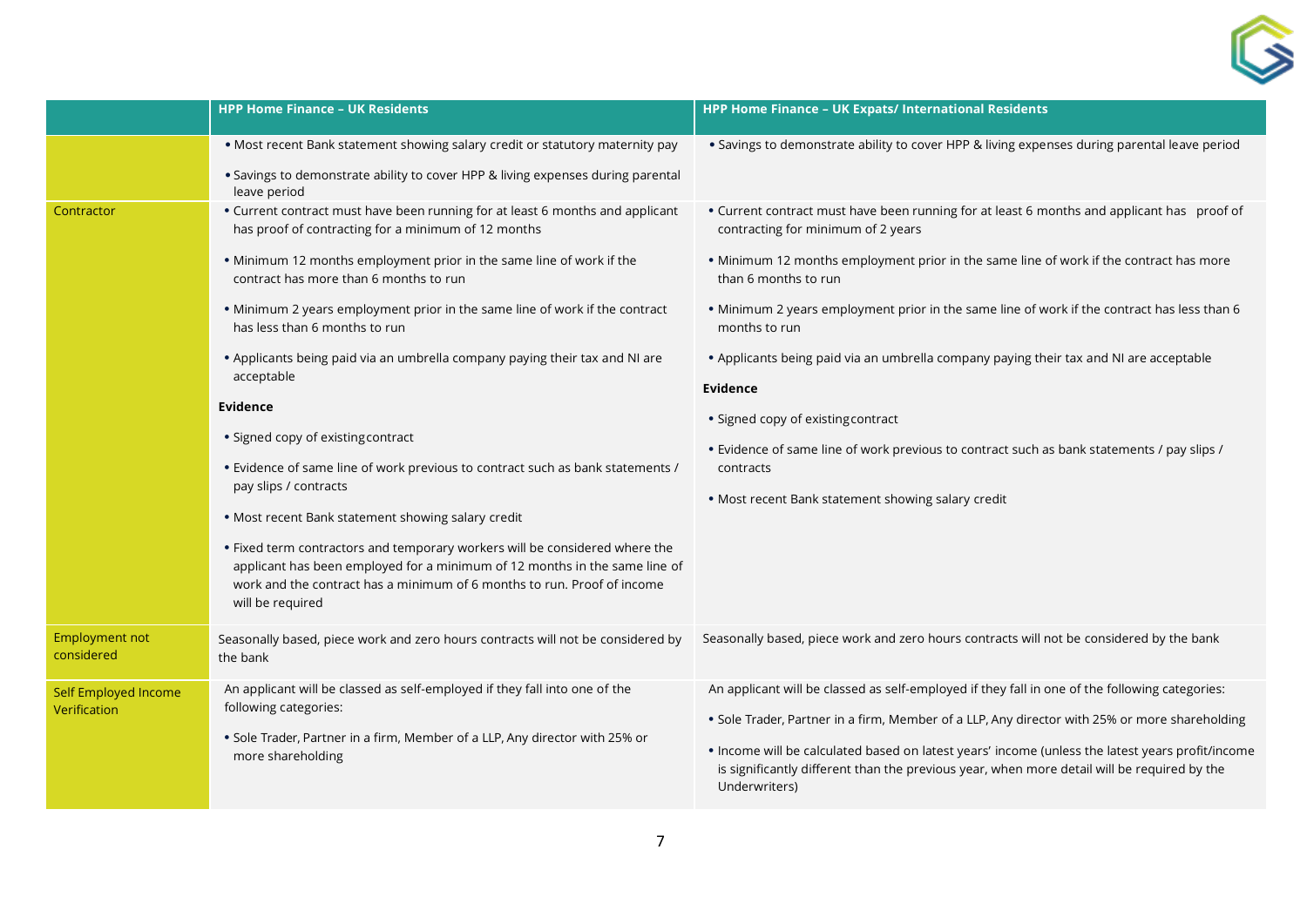|                            | <b>HPP Home Finance - UK Residents</b>                                                                                                                                                                                                                                                                                                                                                                                                                                                                                                                                                                                                                                                                                                                                                                                                                                                  | HPP Home Finance - UK Expats/ International Residents                                                                                                                                                                                                                                                                                                                                                                                                                                                                                                                                                                                                                                                                                                                                                                                                                                                                                                                                                                                                                                                                                                                                                                                         |
|----------------------------|-----------------------------------------------------------------------------------------------------------------------------------------------------------------------------------------------------------------------------------------------------------------------------------------------------------------------------------------------------------------------------------------------------------------------------------------------------------------------------------------------------------------------------------------------------------------------------------------------------------------------------------------------------------------------------------------------------------------------------------------------------------------------------------------------------------------------------------------------------------------------------------------|-----------------------------------------------------------------------------------------------------------------------------------------------------------------------------------------------------------------------------------------------------------------------------------------------------------------------------------------------------------------------------------------------------------------------------------------------------------------------------------------------------------------------------------------------------------------------------------------------------------------------------------------------------------------------------------------------------------------------------------------------------------------------------------------------------------------------------------------------------------------------------------------------------------------------------------------------------------------------------------------------------------------------------------------------------------------------------------------------------------------------------------------------------------------------------------------------------------------------------------------------|
|                            | . Income will be calculated based on latest years income (unless the latest years<br>profit/income is significantly different than the previous year, when more<br>detail will be required by the Underwriters)                                                                                                                                                                                                                                                                                                                                                                                                                                                                                                                                                                                                                                                                         | . Special consideration may be given to medical professionals with less than 12 months self-<br>employed income history.                                                                                                                                                                                                                                                                                                                                                                                                                                                                                                                                                                                                                                                                                                                                                                                                                                                                                                                                                                                                                                                                                                                      |
|                            | . Special consideration may be given to medical professionals with less than 12<br>months self-employed income history.                                                                                                                                                                                                                                                                                                                                                                                                                                                                                                                                                                                                                                                                                                                                                                 |                                                                                                                                                                                                                                                                                                                                                                                                                                                                                                                                                                                                                                                                                                                                                                                                                                                                                                                                                                                                                                                                                                                                                                                                                                               |
|                            |                                                                                                                                                                                                                                                                                                                                                                                                                                                                                                                                                                                                                                                                                                                                                                                                                                                                                         | Evidence                                                                                                                                                                                                                                                                                                                                                                                                                                                                                                                                                                                                                                                                                                                                                                                                                                                                                                                                                                                                                                                                                                                                                                                                                                      |
|                            | Evidence                                                                                                                                                                                                                                                                                                                                                                                                                                                                                                                                                                                                                                                                                                                                                                                                                                                                                | One of the following will be required if trading for 2 years or more:                                                                                                                                                                                                                                                                                                                                                                                                                                                                                                                                                                                                                                                                                                                                                                                                                                                                                                                                                                                                                                                                                                                                                                         |
|                            | One of the following will be required:<br>1. Latest 2 Years HM Revenue & Customs (HMRC) Tax Calculation<br>(SA302) accompanied by corresponding Tax Year Overviews<br>3. Accountants Certificate (from an appropriately qualified<br>accountant) detailing the latest two year's accounts and confirming<br>that all tax liabilities for both personal and business are up to date.<br>Where the customer has been trading for less than 2 years, we require<br>accounts for the full year of trading, plus management accounts or the<br>Accountants Certificate. The certificate can be found on our website here.<br>. The year end on all documentation must be the most recent and must not be<br>dated more than 18 months before the date of application.<br>In addition to the above:<br>• 3 months business bank statements<br>• 3 months most recent personal bank statements | 1. 2 Years Tax Calculation (SA302 and tax year overviews or foreign equivalent).<br>3. Accountants Certificate (from an appropriately qualified accountant) detailing the<br>latest two year's accounts and confirming that all tax liabilities for both personal and<br>business are up to date. The certificate can be found on our website here.<br>In addition to the above:<br>. UK Expat - 3 months most recent personal bank statements showing salary credits (applicant<br>must have lived in the UK within the last 5-years and have an active credit history, otherwise<br>4 months most recent personal bank statements required)<br>• International residents - 4 months most recent personal bank statements<br>• UK Expats and International residents - 6 months most recent business bank statements<br>One of the following will be required if trading for less than 2 years:<br>1. Minimum 1 years Full Accounts plus management accounts and/or cash flow forecasts.<br>2. 4 months most recent personal bank statements and 6 months most recent business bank<br>statements.<br>The year end on all documentation must be the most recent and must not be dated more than<br>18 months before the date of application. |
| <b>Deposit Details</b>     |                                                                                                                                                                                                                                                                                                                                                                                                                                                                                                                                                                                                                                                                                                                                                                                                                                                                                         |                                                                                                                                                                                                                                                                                                                                                                                                                                                                                                                                                                                                                                                                                                                                                                                                                                                                                                                                                                                                                                                                                                                                                                                                                                               |
| <b>Evidence of Deposit</b> | Source of deposit evidence is always required<br>Evidence:<br>Savings or bank statements in the name of at least one of the applicants                                                                                                                                                                                                                                                                                                                                                                                                                                                                                                                                                                                                                                                                                                                                                  | Source of deposit evidence is always required<br>Evidence:<br>Savings or bank statements in the name of at least one of the applicants                                                                                                                                                                                                                                                                                                                                                                                                                                                                                                                                                                                                                                                                                                                                                                                                                                                                                                                                                                                                                                                                                                        |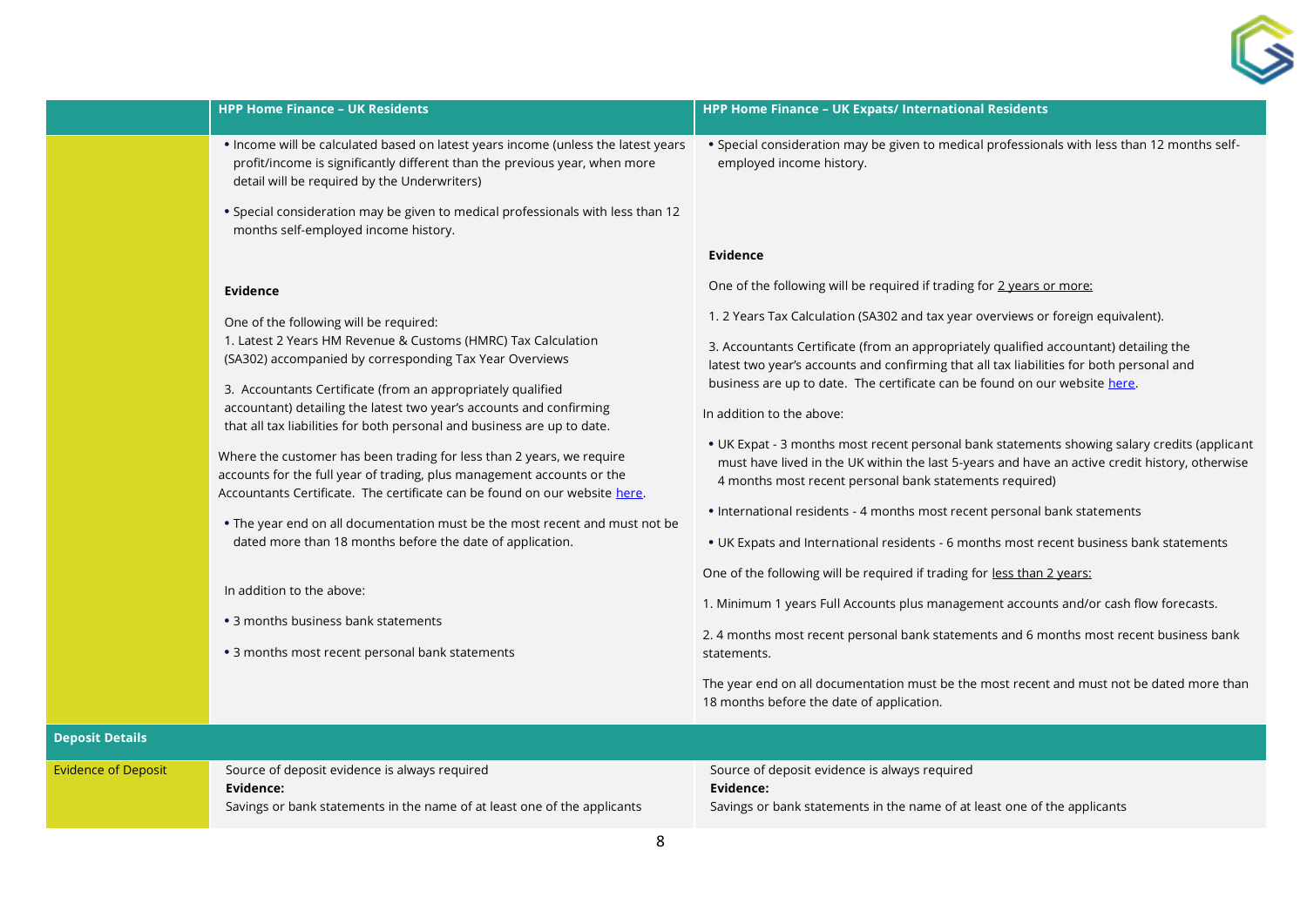

|                                        | <b>HPP Home Finance - UK Residents</b>                                                                                                                                                                                                                                                                                                                                                                                                                                                                                                                                                                                                                                                                                                                                                                             | HPP Home Finance - UK Expats/ International Residents                                                                                                                                                                                                                                                                                                                                                                                                                                                                                                                                                                                                                                                                                                                                                           |
|----------------------------------------|--------------------------------------------------------------------------------------------------------------------------------------------------------------------------------------------------------------------------------------------------------------------------------------------------------------------------------------------------------------------------------------------------------------------------------------------------------------------------------------------------------------------------------------------------------------------------------------------------------------------------------------------------------------------------------------------------------------------------------------------------------------------------------------------------------------------|-----------------------------------------------------------------------------------------------------------------------------------------------------------------------------------------------------------------------------------------------------------------------------------------------------------------------------------------------------------------------------------------------------------------------------------------------------------------------------------------------------------------------------------------------------------------------------------------------------------------------------------------------------------------------------------------------------------------------------------------------------------------------------------------------------------------|
| <b>Gifted Deposits</b>                 | • Non-repayable gifted deposits from a close relative are acceptable<br>subject to a signed interested party waiver. Close relative is defined as<br>spouse, parent, child, grandparent, brother, sister, uncle/aunt,<br>foster/adoptive parent or legal guardian & includes step relatives.<br>• Builder / developer deposits considered up to 5%<br>• Vendor gifted deposits are not acceptable                                                                                                                                                                                                                                                                                                                                                                                                                  | • Gifted deposits are not acceptable for International Residents<br>• Vendor gifted deposits are not acceptable<br>• Builder /developer deposits considered up to 5%                                                                                                                                                                                                                                                                                                                                                                                                                                                                                                                                                                                                                                            |
|                                        | Evidence<br>. Receipts of completed Interested Party waiver for all gifted deposits and the<br>Bank reserves the right to ask for proof of the source of funds<br>For more information on gifted deposits, please refer to the following<br>documents on the Bank's website: Gifted Deposit Guidance and Gifted Deposit<br>Declaration of Source of Funds.                                                                                                                                                                                                                                                                                                                                                                                                                                                         | <b>Evidence - UK Expats only</b><br>. Receipts of completed Interested Party waiver for all gifted deposits and the Bank reserves<br>the right to ask for proof of the source of funds<br>. For more information on gifted deposits, please refer to the following documents on the<br>Bank's website: Gifted Deposit Guidance and Gifted Deposit Declaration of Source of Funds.                                                                                                                                                                                                                                                                                                                                                                                                                               |
| <b>Credit History</b>                  | . No Bankruptcy, Debt Relief Order or IVA in last 3 years<br>. No CCJ's in last 3 years (all previous CCJs must be satisfied before application)<br>. No missed mortgage or other property finance payments over the last 12<br>months<br>. No voluntary/ enforced possession<br>. No default in last 12 months, max 1 default of up to £300 between months 13<br>to 36 and satisfied before application submitted and must be satisfied before<br>submitting an application for finance<br>. Where defaults, whether settled or not, relate to Communication companies<br>these will be disregarded as part of the underwriting credit assessment up to<br>a maximum of £300 in total regardless of when they were registered.<br>. Applicants with a live Debt Management plan at application, will be declined. | . No Bankruptcy, Debt Relief Order or IVA in last 3 years<br>. No CCJ's in last 3 years (all previous CCJs must be satisfied before application)<br>. No missed mortgage or other property finance payments over the last 12 months<br>. No voluntary/ enforced possession<br>. No default in last 12 months, max 1 default of up to £300 between months 13 to 36 and<br>satisfied before application submitted and must be satisfied before submitting an<br>application for finance<br>. Where defaults, whether settled or not, relate to Communication companies these will be<br>disregarded as part of the underwriting credit assessment up to a maximum of £300 in total<br>regardless of when they were registered.<br>. Applicants with a live Debt Management plan at application, will be declined. |
| <b>Finance Criteria</b>                |                                                                                                                                                                                                                                                                                                                                                                                                                                                                                                                                                                                                                                                                                                                                                                                                                    |                                                                                                                                                                                                                                                                                                                                                                                                                                                                                                                                                                                                                                                                                                                                                                                                                 |
| <b>Existing Mortgage/</b><br>Financing | • Most recent mortgage / home finance statement                                                                                                                                                                                                                                                                                                                                                                                                                                                                                                                                                                                                                                                                                                                                                                    | • Most recent mortgage / home finance statement                                                                                                                                                                                                                                                                                                                                                                                                                                                                                                                                                                                                                                                                                                                                                                 |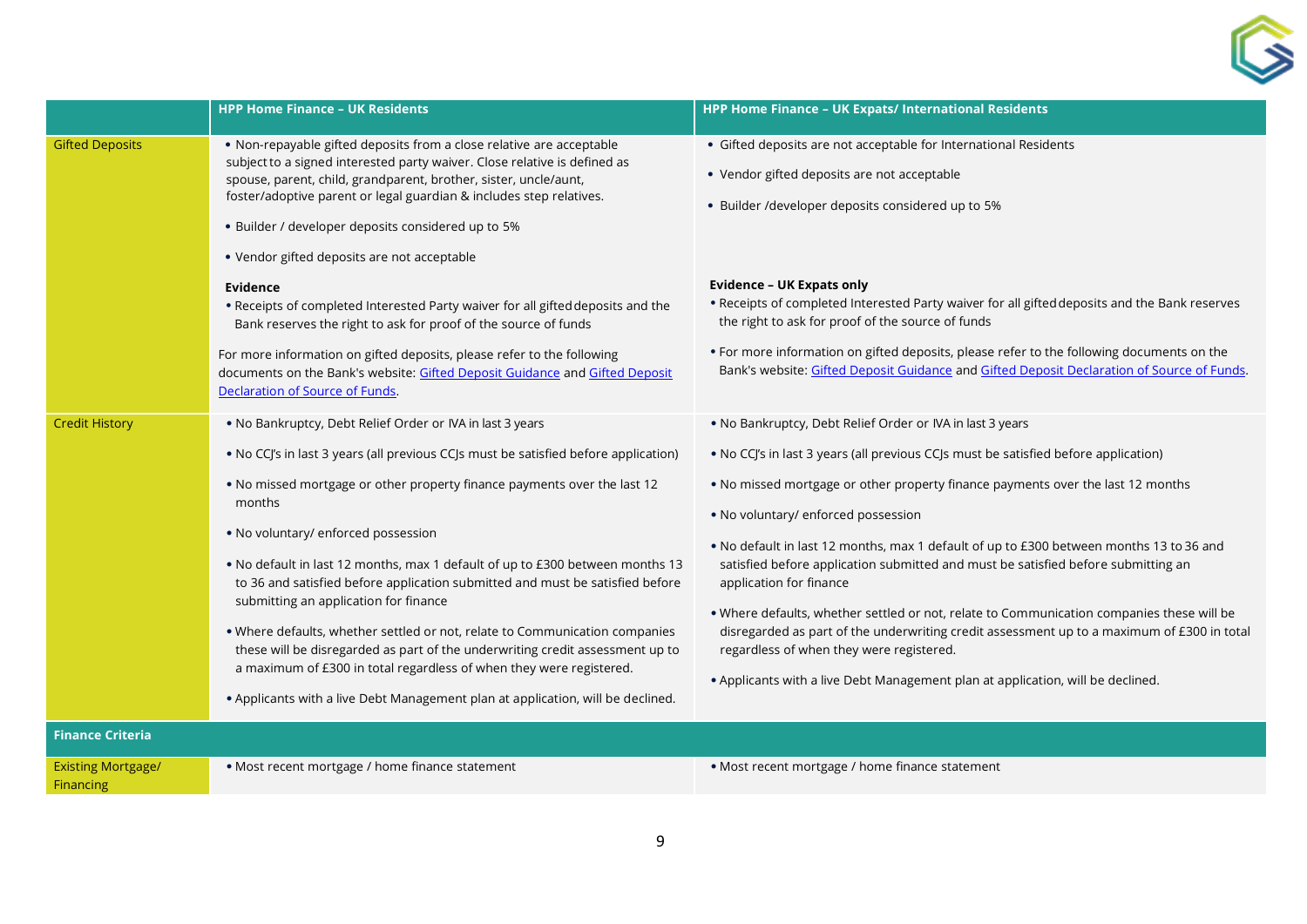

|                                                             | <b>HPP Home Finance - UK Residents</b>                                                                                                                                                                                                                                                                                                                                                                                                                                                                                                                                                                                                                                                                                                                                                                                                                                                                                                                                                                                                                                                                                                                 | HPP Home Finance - UK Expats/ International Residents                                                                                                                                                                                                                                                                                                                                                                                                                                                                                                                                                                                                                                                                                                                                                                                                                                                                                                                                                                                                                                                                                                    |  |
|-------------------------------------------------------------|--------------------------------------------------------------------------------------------------------------------------------------------------------------------------------------------------------------------------------------------------------------------------------------------------------------------------------------------------------------------------------------------------------------------------------------------------------------------------------------------------------------------------------------------------------------------------------------------------------------------------------------------------------------------------------------------------------------------------------------------------------------------------------------------------------------------------------------------------------------------------------------------------------------------------------------------------------------------------------------------------------------------------------------------------------------------------------------------------------------------------------------------------------|----------------------------------------------------------------------------------------------------------------------------------------------------------------------------------------------------------------------------------------------------------------------------------------------------------------------------------------------------------------------------------------------------------------------------------------------------------------------------------------------------------------------------------------------------------------------------------------------------------------------------------------------------------------------------------------------------------------------------------------------------------------------------------------------------------------------------------------------------------------------------------------------------------------------------------------------------------------------------------------------------------------------------------------------------------------------------------------------------------------------------------------------------------|--|
| <b>ID &amp; Residency</b>                                   |                                                                                                                                                                                                                                                                                                                                                                                                                                                                                                                                                                                                                                                                                                                                                                                                                                                                                                                                                                                                                                                                                                                                                        |                                                                                                                                                                                                                                                                                                                                                                                                                                                                                                                                                                                                                                                                                                                                                                                                                                                                                                                                                                                                                                                                                                                                                          |  |
| Applicant Proof of ID and<br>Residence                      | For a detailed list showing ID requirements and proof of residence for applicants that is acceptable to the Bank, please refer to our document Gatehouse ID Requirements on the<br>Bank's website.                                                                                                                                                                                                                                                                                                                                                                                                                                                                                                                                                                                                                                                                                                                                                                                                                                                                                                                                                     |                                                                                                                                                                                                                                                                                                                                                                                                                                                                                                                                                                                                                                                                                                                                                                                                                                                                                                                                                                                                                                                                                                                                                          |  |
| <b>Applicant Residency</b><br><b>Status and ID Evidence</b> | UK Residents - including the Green Product options:<br>• Maximum FTV: 80%<br>• Acceptable:<br>- UK Nationals - (80% FTV)<br>- EEA / EU Nationals with 'Settled status' - 5 years UK residency (indefinite<br>leave to remain under the EU Settlement Scheme) - (80% FTV)<br>- EEA / EU Nationals with 'Pre-Settled status' - under 5 years UK residency<br>with at least 12 months remaining on leave to remain - (80% FTV)<br>. Foreign Nationals resident in the UK - with at least 12 months unexpired at<br>time of application - (80% FTV)<br>• Documents / evidence:<br>- UK Nationals - UK Passport or Driving License<br>- All EEA / EU Nationals who:<br>. Relocated to the UK prior to 31 July 2021 - either a Valid 'Share<br>Code' (Details to view and prove the immigration status provided<br>by the Home Office), or a valid UK Visa / Biometric Resident Permit<br>Card, which needs to be certified.<br>. Relocated to the UK from 1 August 2021 - a letter from the Home<br>Office, or a valid UK Visa / Biometric Resident Permit Card, which<br>needs to be certified.<br>Foreign Nationals Resident in UK:<br>• Maximum FTV: 80% | . UK Expats (UK Citizens resident abroad) are only eligible to apply for our UK Expat Home<br>Purchase Plan products - (80% FTV). Valid UK Passport<br>• International Residents (Foreign Nationals non-resident in the UK) are only eligible to apply<br>for our International Home Purchase Plan products - (80% FTV) - Valid Passport, or if<br>passport is not available, a valid National ID card issued by the government.<br>. Other applicants who hold British passports and do not have an automatic right to live and<br>work in the UK- are only eligible to apply for our International Home Purchase Plan products.<br>Please see https://www.gov.uk/types-of-british-nationality for a full list.<br>. Evidence of all Nationalities held must be provided on the application form with supporting<br>evidence.<br>. Where an applicant holds dual nationality, proof of all nationalities must now be provided<br>when uploading the proof of ID documentation<br>Terms and requirements may differ according to status - for more detailed information please<br>refer to our document Gatehouse ID Requirements on the Bank's website. |  |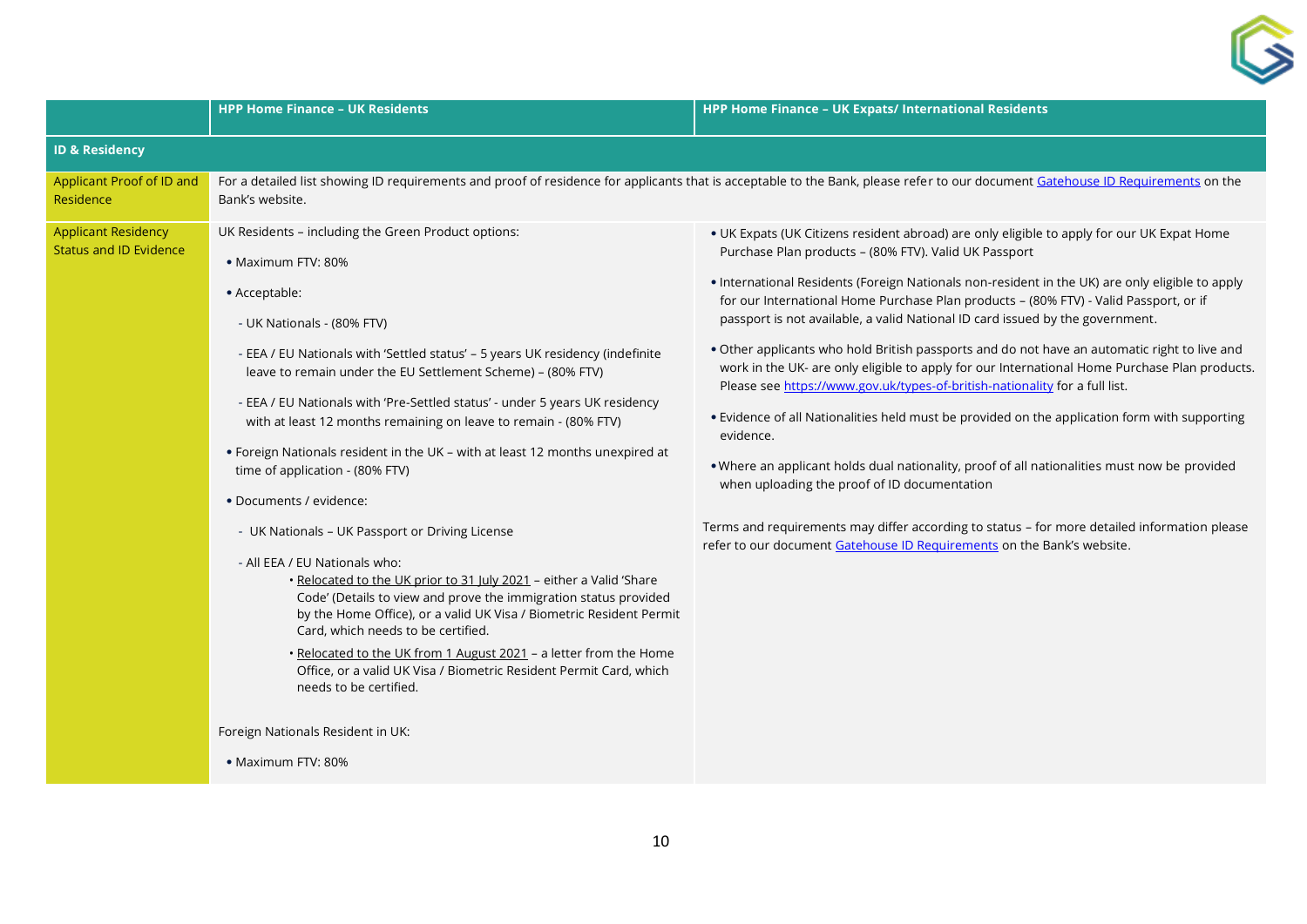|                                                | <b>HPP Home Finance - UK Residents</b>                                                                                                                                                                                    | HPP Home Finance - UK Expats/ International Residents                               |
|------------------------------------------------|---------------------------------------------------------------------------------------------------------------------------------------------------------------------------------------------------------------------------|-------------------------------------------------------------------------------------|
|                                                | • Acceptable: valid UK Visa with at least 12 months unexpired at the point of<br>application together with a valid Passport                                                                                               |                                                                                     |
|                                                | · Documents / evidence:                                                                                                                                                                                                   |                                                                                     |
|                                                | - Applicants must have been a resident in the UK for last 6 months<br>consecutively at the time of application                                                                                                            |                                                                                     |
|                                                | - Applicants must have 12 months continuous employment history; of which<br>the last 6 months must be in the UK at the time of application                                                                                |                                                                                     |
|                                                | - 12 months validity on the Passport and Visa must have 12 months left at<br>time of application                                                                                                                          |                                                                                     |
|                                                | - All applicants must provide a Valid 'Share Code' and 'DOB' (Details to view<br>and prove the immigration status provided by the Home Office)                                                                            |                                                                                     |
|                                                | - Applicant's UK contract of employment                                                                                                                                                                                   |                                                                                     |
|                                                | . Where an applicant holds dual nationality, proof of all nationalities must now<br>be provided when uploading the proof of ID documentation                                                                              |                                                                                     |
|                                                | Terms and requirements may differ according to status - for more detailed<br>information please refer to our document Gatehouse ID Requirements on the<br>Bank's website.                                                 |                                                                                     |
| Ensure that all<br>Documents are:              | . Valid and in date (statements and utility bills must not be older than 90 days) and certified as true copies and likeness if photo ID (a list of persons able to certify documents is<br>available on our website here) |                                                                                     |
|                                                | . Named, Signed, and dated by approved certifiers only (FCA / PRA authorised introducer or a professional covered by the AML legislation)                                                                                 |                                                                                     |
| Applicants not<br>considered                   | Gatehouse Bank will not provide finance to applicants with diplomatic immunity, and all applicants will be checked for inclusion on financial sanction and Politically Exposed<br>Persons (PEPs) lists.                   |                                                                                     |
| <b>Property</b>                                |                                                                                                                                                                                                                           |                                                                                     |
| Location                                       | England and Wales                                                                                                                                                                                                         | England and Wales                                                                   |
| <b>Tenure</b>                                  | Freehold and Leasehold (Lease must have a minimum of 70 years remaining at                                                                                                                                                | Freehold and Leasehold (Lease must have a minimum of 70 years remaining at time of  |
|                                                | time of application and 40 years remaining at the end of the term)<br>Standard Residential only                                                                                                                           | application and 40 years remaining at the end of the term)                          |
| <b>Property Type</b><br><b>Valuation Basis</b> | Market Value or purchase price, whichever is the lower                                                                                                                                                                    | Standard Residential only<br>Market Value or purchase price, whichever is the lower |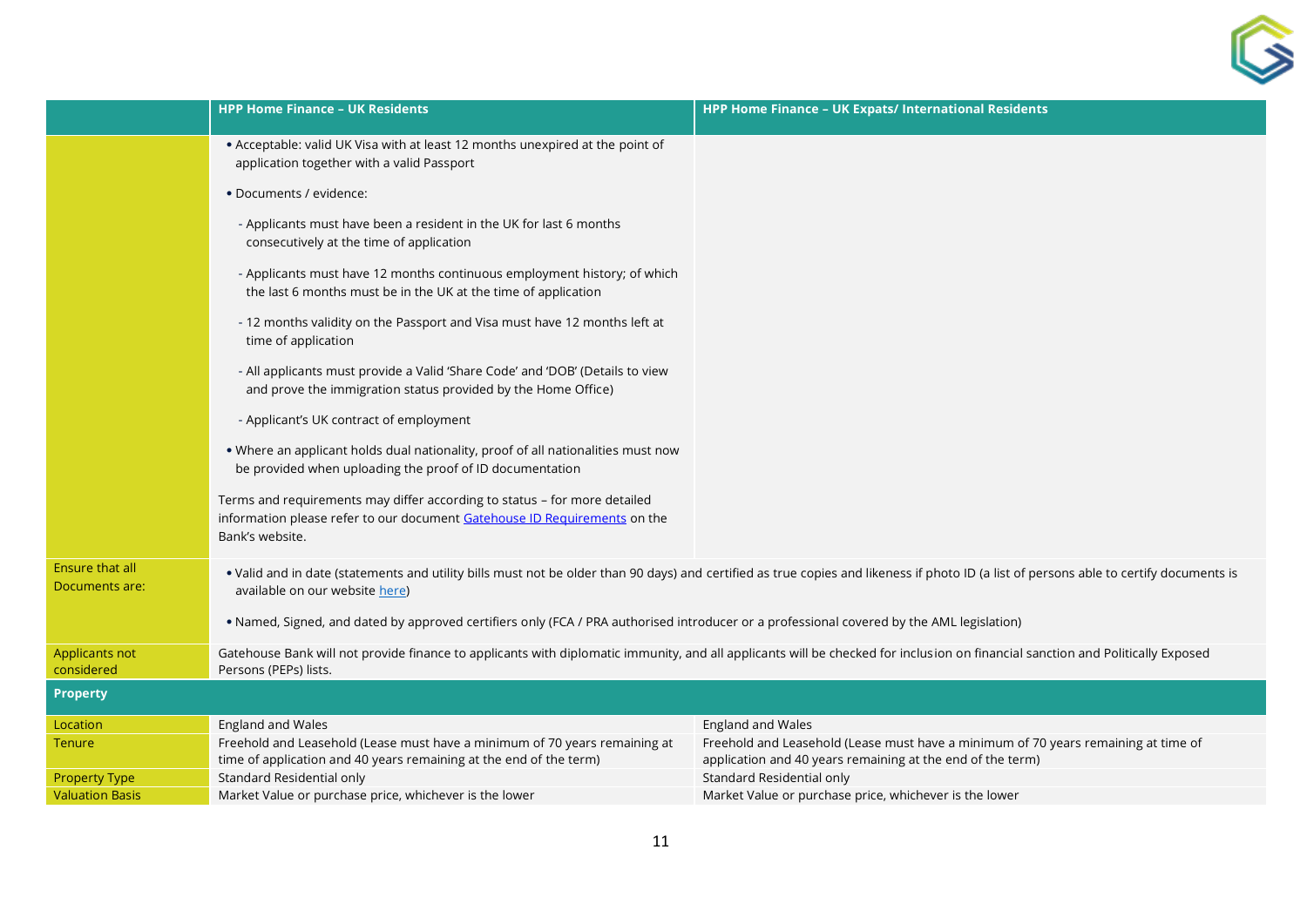

|                                          | <b>HPP Home Finance - UK Residents</b>                                                                                                                                                                                                                                                                                                                                                                                                                                                                                                                                                                                                                                                                                                                                                               | <b>HPP Home Finance - UK Expats/ International Residents</b>                               |
|------------------------------------------|------------------------------------------------------------------------------------------------------------------------------------------------------------------------------------------------------------------------------------------------------------------------------------------------------------------------------------------------------------------------------------------------------------------------------------------------------------------------------------------------------------------------------------------------------------------------------------------------------------------------------------------------------------------------------------------------------------------------------------------------------------------------------------------------------|--------------------------------------------------------------------------------------------|
| <b>Minimum Property Value</b>            | £94,000 at 80% FTV, £115,000 at 65% FTV.                                                                                                                                                                                                                                                                                                                                                                                                                                                                                                                                                                                                                                                                                                                                                             | £94,000 UK Expats and International residents for 80% FTV products and £115,000 at 65% FTV |
|                                          | Lower rental rates available on £500K plus products - £625,000 at 80% FTV,<br>£770,000 at 65% FTV.                                                                                                                                                                                                                                                                                                                                                                                                                                                                                                                                                                                                                                                                                                   | Lower rental rates available on £500K plus products                                        |
|                                          |                                                                                                                                                                                                                                                                                                                                                                                                                                                                                                                                                                                                                                                                                                                                                                                                      | UK Expats and International residents - £625,000 at 80% FTV, £770,000 at 65% FTV.          |
| Property types<br>acceptable as security | For more information on the property types acceptable as security, please refer to our document Home Finance Property Types - Guidance Notes for Intermediaries on the<br>Bank's website. Please note this list is not exhaustive and if unsure about the suitability of any property as security, you should contact the Bank or your BDM.<br>Green Option - properties with an EPC rating of A or B receive a reduction of 0.10% on the rental rate, plus measures will be taken by the Bank to ensure property emissions are<br>made carbon neutral for the full 2 or 5 year initial fixed term. This incentive is based on the average consumption of gas and electricity of an average UK home and operated<br>through a partnership with a leading environmental conservationist organisation. |                                                                                            |
|                                          |                                                                                                                                                                                                                                                                                                                                                                                                                                                                                                                                                                                                                                                                                                                                                                                                      |                                                                                            |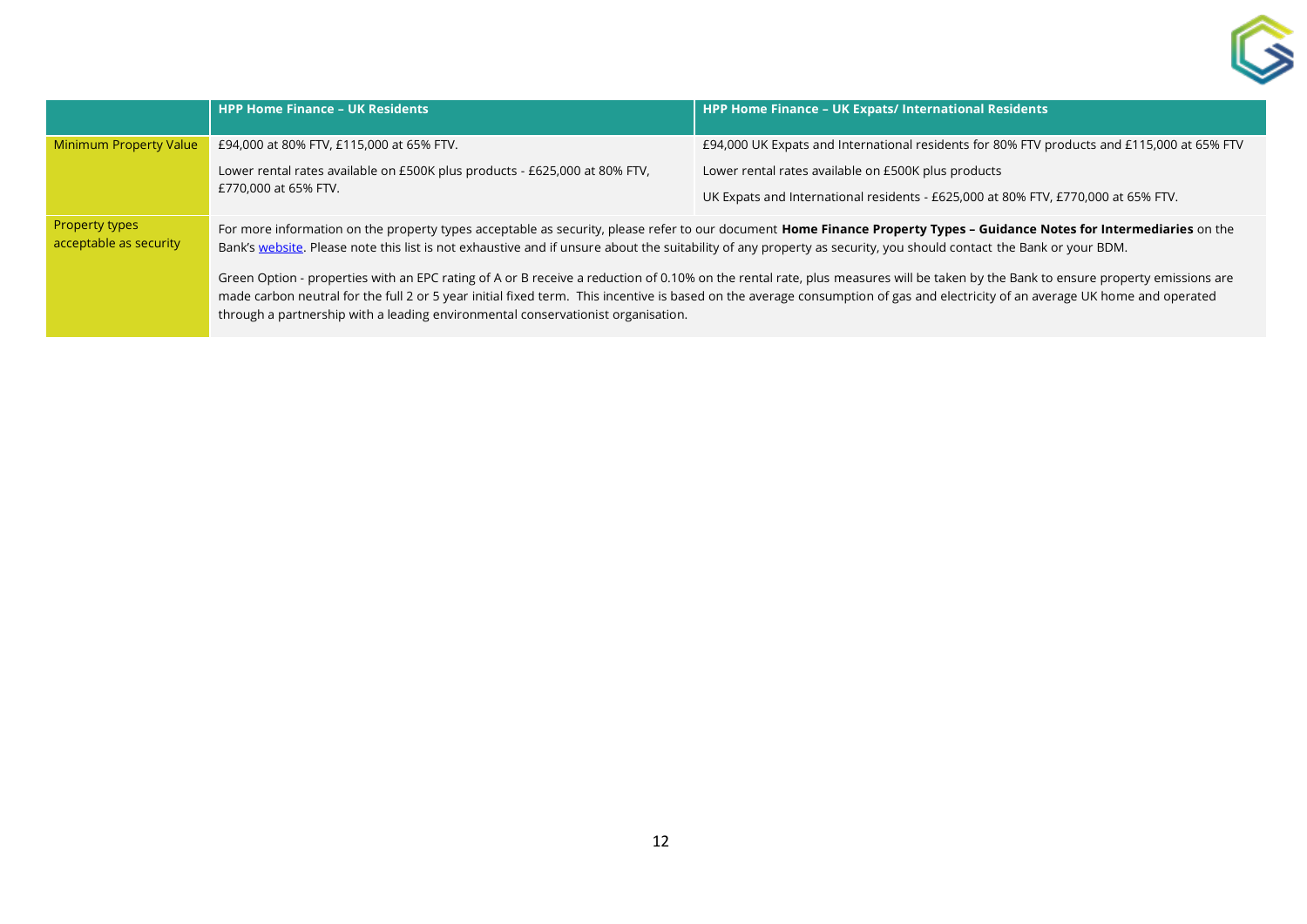## **Valuation and Product Fees**

| <b>Property Value</b>   | Valuation Fee (Including VAT)              |
|-------------------------|--------------------------------------------|
| Up to £100,000          | £192                                       |
| £100,000 - £150,000     | £230                                       |
| £150,001 - £200,000     | £252                                       |
| £200,001 - £250,000     | £308                                       |
| £250,001 - £300,000     | £322                                       |
| £300,001 - £350,000     | £364                                       |
| £350,001 - £400,000     | £406                                       |
| £400,001 - £500,000     | £448                                       |
| £500,001 - £600,000     | £476                                       |
| £600,001 - £700,000     | £518                                       |
| £700,001 - £800,000     | £567                                       |
| £800,001 - £900,000     | £644                                       |
| £900,001 - £1m          | £707                                       |
| $£1m - £1.25m$          | £735                                       |
| $£1.25m - £1.5m$        | £770                                       |
| £1.5m - £1.75m          | £910                                       |
| $£1.75m - £2m$          | £1,050                                     |
| £2,000,001 - £2,500,000 | £1,200                                     |
| £2,500,001 - £3,000,000 | £1,700                                     |
| £3,000,001 - £4,000,000 | £2,200                                     |
| £4,000,001 - £5,000,000 | £2,900                                     |
| £5,000,001 and above    | By agreement                               |
| Re-inspection Fee       | £180                                       |
| Product fees:           | £499 UK RESIDENTS<br><b>£699 UK EXPATS</b> |

**For more information, please contact our Residential Property Finance Team:**

**Thomas Humphreys** *Telephony BDM*  T: +44 (0) 20 7070 6962 E[: thomas.humphreys@gatehousebank.com](mailto:thomas.humphreys@gatehousebank.com)

#### **Tol Mulka** *Telephony BDM*  T: +44 (0) 8000 356 544 E: [tol.mulka@gatehousebank.com](mailto:tol.mulka@gatehousebank.com)

#### **Tyler O'Sullivan**

*Telephony BDM*  T: +44 (0) 20 7070 6951 E: [tyler.sullivan@gatehousebank.com](mailto:tyler.sullivan@gatehousebank.com)

#### **Chris Proudfoot**

*Business Development Manager - East Midlands, North West and North East of England, Yorkshire and The Humber Regions.* M: +44 (0) 7593 446 190 E: [chris.proudfoot@gatehousebank.com](mailto:chris.proudfoot@gatehousebank.com)

#### **Zeenat Shaffi**

*Business Development Manager - South East England Region and South London* M: +44 (0) 7803 409 086 E[: zeenat.shaffi@gatehousebank.com](mailto:zeenat.shaffi@gatehousebank.com)

**Emma Kelman**

*Business Development Manager - South West England Region and South London* M: +44 (0) 7507 909 686 E: [emma.kelman@gatehousebank.com](mailto:emma.kelman@gatehousebank.com)

**Kitt Makwana** *Key Account Manager* M: +44 (0) 7715 078 264 E[: kitt.makwana@gatehousebank.com](mailto:kitt.makwana@gatehousebank.com)

**Lottie Clayton**

*Head of Intermediary Sales* M: +44 (0) 7851 249 352 E: [charlotte.clayton@gatehousebank.com](mailto:charlotte.clayton@gatehousebank.com)

The Bank reserves the right to request any further information it requires in order to make a decision.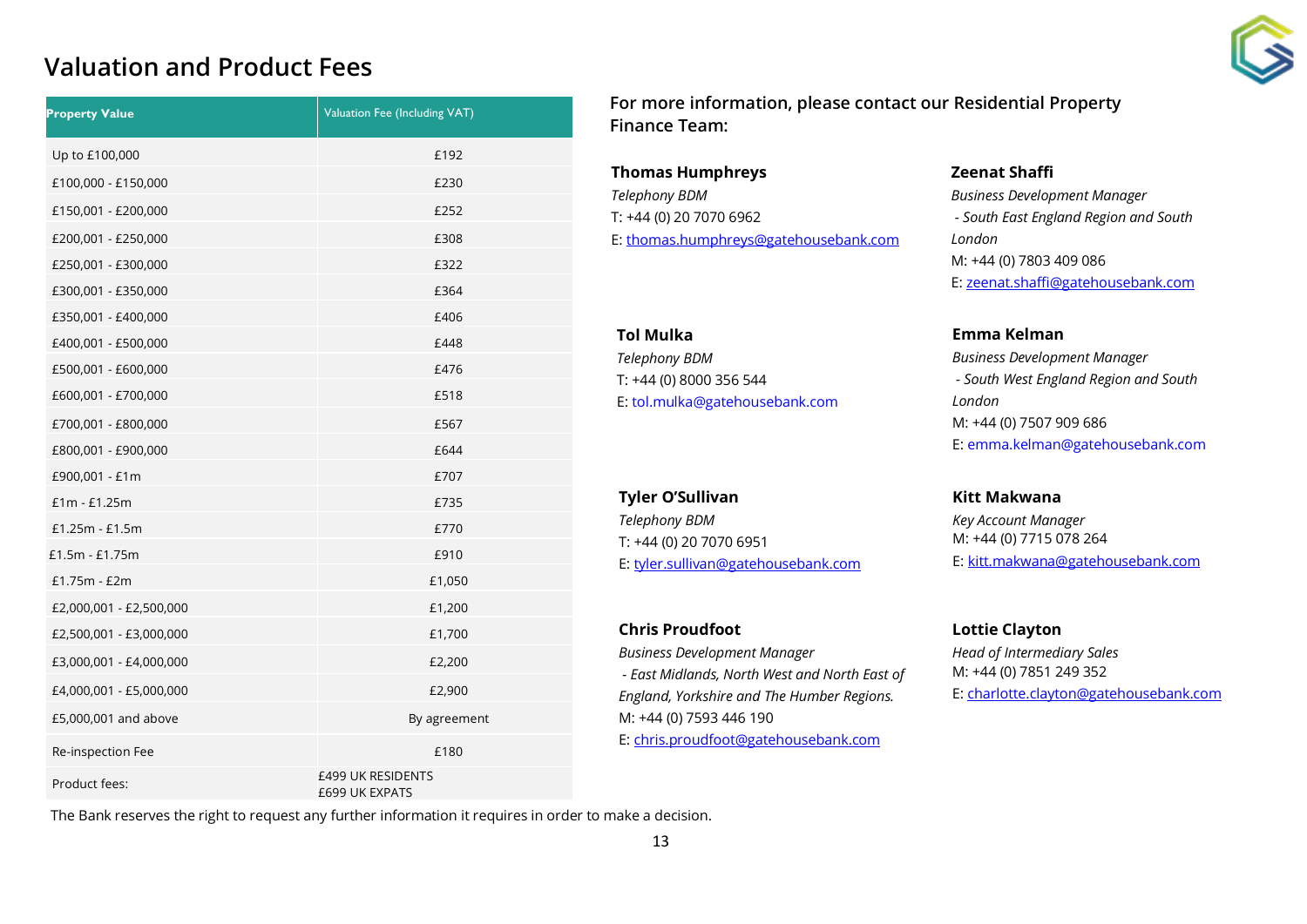## **How does it work?**

#### **Acquisition & Rent Diminishing Musharakah**

Our Acquisition & Rent Diminishing Musharakah product in an arrangement between the Bank and the applicant. Both the applicant and the Bank will each contribute a percentage towards the purchase or refinance of a residential property. For example, the Bank may contribute 75% and the applicant 25% of the purchase price (for refinances, and the applicant's contribution is the equity in the property).

The Bank will lease its share in the property to the applicant for the duration of the finance term.

Over the finance term, the applicant will make monthly acquisition instalments through which the Bank will sell its share of the property to the applicant. With each acquisition instalment, the Bank's share in the property diminishes while the applicant's share increases.

While the acquisition instalments are being made, the Bank will charge the applicant rent for the use of its share of the property, the rent is calculated according to the respective shares owned.

Following the applicant's acquisition of all the Bank's share, either at the end of the agreed term or upon early purchase of the Bank's share, whichever is earlier, the Bank will transfer the full ownership of the property to the applicant.

#### **Notes:**

- At the end of the term, administration fees are payable in accordance with the Bank's standard Tariff of Charges to cover the Bank's administration costs.
- No early settlement penalties are payable when the Bank's share is purchased by the Customer before the end of the agreed term.

The Customer is responsible for their own solicitor costs, stamp duty and other conveyancing charges (such as land registry fees) at outset and on settlement.